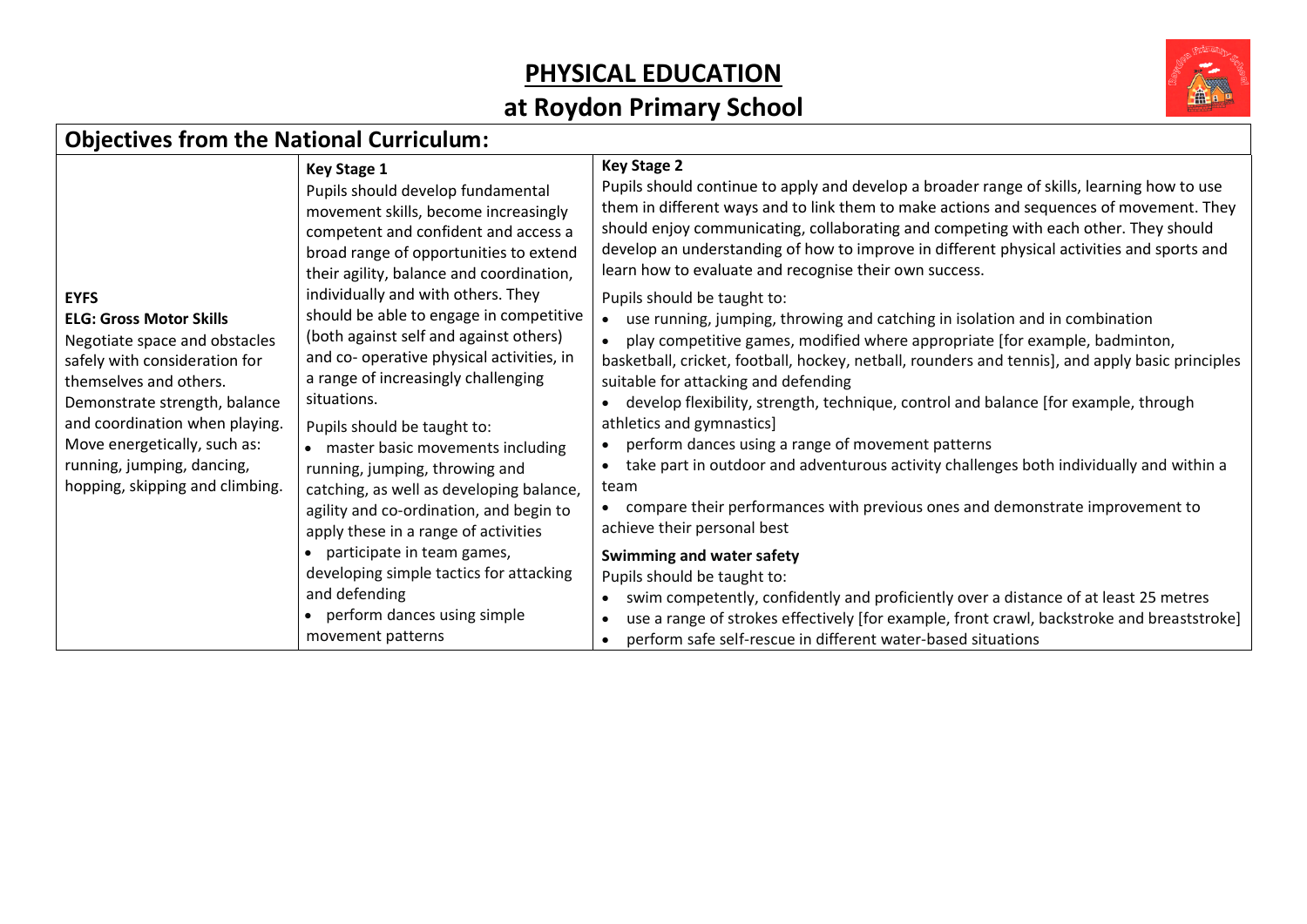## **PHYSICAL EDUCATION**

## **at Roydon Primary School**



| <b>Progression of Skills:</b> |
|-------------------------------|
|-------------------------------|

| <b>EYFS</b>                                                                                                                                                                                                                                                                                                                                                                                                                                                                                                                                                                                                                                                                                                                                                                                                                                                            | Year 1/Year 2                                                                                                                                                                                                                                                                                                                                                                                                                                                                                                                                                                                                                                                                                                                                                                                                                                                                                       | Year 3/Year 4                                                                                                                                                                                                                                                                                                                                                                                                                                                                                                                                                                                                         | Year 5/Year 6                                                                                                                                                                                                                                                                                                                                                                                                                                                                                                                                                                                                                       |  |
|------------------------------------------------------------------------------------------------------------------------------------------------------------------------------------------------------------------------------------------------------------------------------------------------------------------------------------------------------------------------------------------------------------------------------------------------------------------------------------------------------------------------------------------------------------------------------------------------------------------------------------------------------------------------------------------------------------------------------------------------------------------------------------------------------------------------------------------------------------------------|-----------------------------------------------------------------------------------------------------------------------------------------------------------------------------------------------------------------------------------------------------------------------------------------------------------------------------------------------------------------------------------------------------------------------------------------------------------------------------------------------------------------------------------------------------------------------------------------------------------------------------------------------------------------------------------------------------------------------------------------------------------------------------------------------------------------------------------------------------------------------------------------------------|-----------------------------------------------------------------------------------------------------------------------------------------------------------------------------------------------------------------------------------------------------------------------------------------------------------------------------------------------------------------------------------------------------------------------------------------------------------------------------------------------------------------------------------------------------------------------------------------------------------------------|-------------------------------------------------------------------------------------------------------------------------------------------------------------------------------------------------------------------------------------------------------------------------------------------------------------------------------------------------------------------------------------------------------------------------------------------------------------------------------------------------------------------------------------------------------------------------------------------------------------------------------------|--|
| <b>Dance</b>                                                                                                                                                                                                                                                                                                                                                                                                                                                                                                                                                                                                                                                                                                                                                                                                                                                           |                                                                                                                                                                                                                                                                                                                                                                                                                                                                                                                                                                                                                                                                                                                                                                                                                                                                                                     |                                                                                                                                                                                                                                                                                                                                                                                                                                                                                                                                                                                                                       |                                                                                                                                                                                                                                                                                                                                                                                                                                                                                                                                                                                                                                     |  |
| Children explore space and how to use space<br>safely. They explore travelling movements,<br>shapes and balances, and choose their actions in<br>response to a stimulus. They also are given the<br>opportunity to copy, repeat and remember<br>actions. They are introduced to counting to help<br>them keep in time with the music. They explore<br>dance through the world around them.<br>Key Skills: Travel, action, space, shape, perform,<br>level, copy, counts<br>Pupils will explore travelling actions, movement<br>skills and balances. They will understand why it is<br>important to count to music and use this in their<br>dances. Pupils will copy and repeat actions<br>linking them together to make short dance<br>phrases. They work individually & with a partner.<br>Key Skills: Travel, action, space, shape, perform,<br>level, copy, counts. | Pupils will explore travelling actions, movement<br>skills and balances. They will understand why it is<br>important to count to music and use this in their<br>dances. They will copy and repeat actions linking<br>them together to make short dance phrases.<br>Pupils work individually & with a partner.<br>Pupils will explore space and how their body can<br>move to express and idea, mood or feeling. They<br>will expand their knowledge of travelling actions<br>and use them in relation to a stimulus. They will<br>build on their understanding of dynamics and<br>expression. They will use counts of 8 consistently<br>to keep in time with the music and a partner.<br>Pupils will also explore pathways, levels, shapes,<br>directions, speeds and timing.<br>Key Skills: Travel, action, space, shape, perform,<br>level, copy, counts, dynamics, expression, speed,<br>pathway | Pupils focus on creating dances as an idea<br>including historical, cultural and scientific<br>sources. Children to create narrative through<br>movement and gesture. They gain inspiration<br>from a range of stimulus, working individually, in<br>pairs and small groups developing their use of<br>counting and rhythm. In dance as a whole, pupils<br>think about how to use movement to explore<br>and communicate ideas and issues, and their<br>own feelings and thoughts.<br>Key Skills: Canon, unison, formation, phrase,<br>motif, stimulus, dynamics, character, structure,<br>space, pathways, direction | Pupils learn different styles of dance, working<br>individually, as a pair and in small groups. Pupils<br>will focus on developing an idea or theme into<br>dance choreography. They will work in pairs and<br>groups using different compositional tools to<br>create dances e.g. formations, timing, dynamics.<br>Pupils will have opportunities to choreograph,<br>perform and provide feedback on dance. Pupils<br>think about how to use movement to convey<br>ideas.<br>Key Skills: Canon, unison, formation, phrase,<br>motif, stimulus, dynamics, character, structure,<br>space, emotion, matching, mirroring, transitions |  |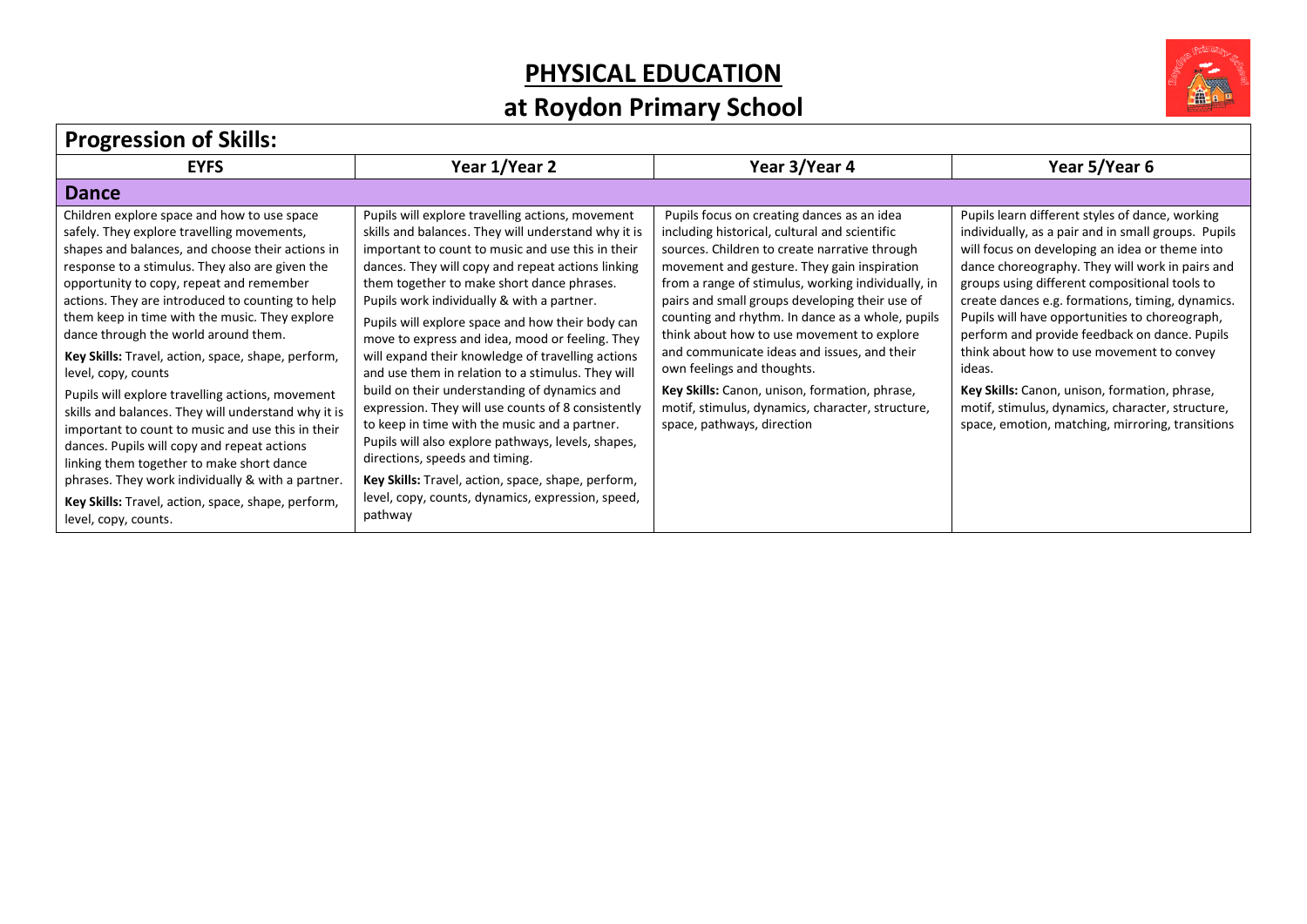## **PHYSICAL EDUCATION at Roydon Primary School**



#### **Gymnastics**

| Children explore basic movements, creating            | Pupils learn how to find and use space safely and  | Pupils focus on improving the quality of their      | Pupils create longer sequences individually, with |
|-------------------------------------------------------|----------------------------------------------------|-----------------------------------------------------|---------------------------------------------------|
| shapes, balances, jumps and rolls. They begin to      | effectively. They explore and develop basic        | movements. They are introduced to the terms         | a partner and a small group. They learn a wider   |
| develop an awareness of space and how to use it       | gymnastic actions on the floor and using           | 'extension' and 'body tension'. They develop the    | range of actions such as inverted movements to    |
| safely. They perform basic skills on both floor and   | apparatus. Basic skills of jumping, rolling,       | basic skills of rolling, jumping and balancing and  | include cartwheels and handstands. They explore   |
| apparatus. They copy, create, remember and            | balancing and travelling are used individually and | use them individually and in combination. Pupils    | partner relationships such as canon and           |
| repeat short sequences. They begin to                 | in combination to create short sequences and       | develop their sequence work using matching and      | synchronisation and matching and mirroring.       |
| understand using levels and directions when           | movement phrases. Children to develop an           | contrasting actions and shapes and develop          | Pupils use their knowledge of compositional       |
| traveling and balancing.                              | awareness of compositional devices when            | linking sequences smoothly with actions that        | principles e.g. how to use variations in level,   |
| Pupils learn to use space safely and effectively.     | creating sequences to include the use of shapes,   | flow. They consider the quality and control of      | direction and pathway, how to combine and link    |
| They explore and develop basic gymnastic              | levels and directions.                             | their performance skills.                           | actions, how to relate to a partner and           |
| actions on the floor and using low apparatus.         | Key Skills: Travelling, shapes, balances, shape    | Pupils create more complex sequences. They          | apparatus, when developing sequences. They        |
| Basic skills of jumping, rolling, balancing and       | jumps, take off and landing, barrel roll, straight | learn a wider range of traveling actions and        | work in larger groups using formations to         |
| travelling are used individually and in               | roll, progressions of a forward roll               | include the use of pathways. They develop more      | improve the aesthetics of their performances. In  |
| combination to create short sequences and             |                                                    | advanced actions such as inverted movements         | Gymnastics as a whole, pupils develop             |
| movement phrases. Pupils begin to understand          |                                                    | and explore ways to include apparatus. They         | performance skills considering the quality and    |
| the levels of shapes.                                 |                                                    | work independently and with a partner to build      | control of their actions.                         |
| Key Skills: Shapes, balances, jumps, rock and roll,   |                                                    | sequences. In gymnastics as a whole, pupils         | Key Skills: Symmetrical and asymmetrical          |
| barrel roll, straight roll, progressions of a forward |                                                    | develop performance skills considering the          | balances, straight roll, forward roll, backward   |
| roll                                                  |                                                    | quality and control of their actions                | roll, straddle roll, cartwheel, bridge, shoulder  |
|                                                       |                                                    | Key Skills: Shapes, Individual and partner          | stand, handstand                                  |
|                                                       |                                                    | balances, shape jumps, jumps using rotation,        |                                                   |
|                                                       |                                                    | take off and landing, straight roll, barrel roll,   |                                                   |
|                                                       |                                                    | forward roll, straddle roll, bridge, shoulder stand |                                                   |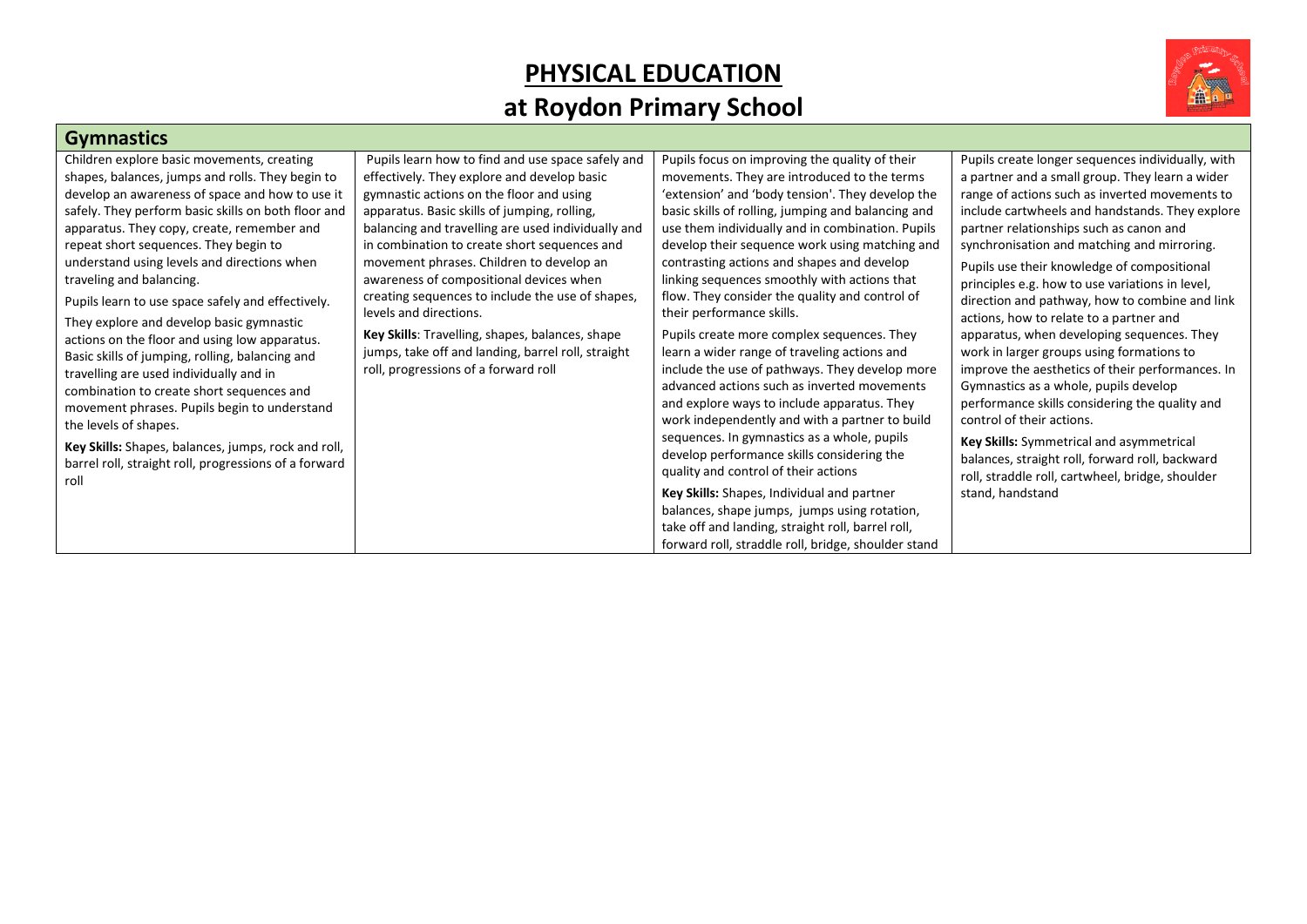## **PHYSICAL EDUCATION at Roydon Primary School**



| <b>Athletics</b>                                                                                                                                                                                                                                                                                                                                                                                                                                                                                                                                                                                                                                                                                                                                                                                                                                                                                                                          |                                                                                                                                                                                                                                                                                                                                                                                                                                                                                                                                                                                                                                                                                               |                                                                                                                                                                                                                                                                                                                                                                                                                                                                                                                                                                                                                                                                                                                                                                                                              |                                                                                                                                                                                                                                                                                                                                                                                                                                                                                                                                                                                                                                                                                                                                                                                                |
|-------------------------------------------------------------------------------------------------------------------------------------------------------------------------------------------------------------------------------------------------------------------------------------------------------------------------------------------------------------------------------------------------------------------------------------------------------------------------------------------------------------------------------------------------------------------------------------------------------------------------------------------------------------------------------------------------------------------------------------------------------------------------------------------------------------------------------------------------------------------------------------------------------------------------------------------|-----------------------------------------------------------------------------------------------------------------------------------------------------------------------------------------------------------------------------------------------------------------------------------------------------------------------------------------------------------------------------------------------------------------------------------------------------------------------------------------------------------------------------------------------------------------------------------------------------------------------------------------------------------------------------------------------|--------------------------------------------------------------------------------------------------------------------------------------------------------------------------------------------------------------------------------------------------------------------------------------------------------------------------------------------------------------------------------------------------------------------------------------------------------------------------------------------------------------------------------------------------------------------------------------------------------------------------------------------------------------------------------------------------------------------------------------------------------------------------------------------------------------|------------------------------------------------------------------------------------------------------------------------------------------------------------------------------------------------------------------------------------------------------------------------------------------------------------------------------------------------------------------------------------------------------------------------------------------------------------------------------------------------------------------------------------------------------------------------------------------------------------------------------------------------------------------------------------------------------------------------------------------------------------------------------------------------|
| Children will develop their fundamental<br>movement skills of balancing, running and<br>stopping, hopping, galloping, changing direction<br>and jumping. Children will develop fine and gross<br>motor skills, through handling equipment. They<br>will learn how to stay safe using space.<br>Key Skills: Balancing, running, jumping, hopping,<br>galloping, skipping, sliding, changing direction<br>Pupils will develop skills required in athletic<br>activities such as running at different speeds,<br>changing direction, jumping and throwing. In all<br>athletic based activities, pupils will engage in<br>performing skills and measuring performance,<br>competing to improve on their own score and<br>against others.<br>Key skills: Running at varying speeds, agility,<br>balance, running over obstacles, jumping,<br>hopping and leaping for distance, jumping<br>combinations, throwing for distance and<br>accuracy. | Pupils will develop skills required in athletic<br>activities such as running at different speeds,<br>changing direction, jumping and throwing. In all<br>athletic based activities, pupils will engage in<br>performing skills and measuring performance,<br>competing to improve on their own score and<br>against others.<br>Pupils will develop skills required in athletic<br>activities such as running at different speeds,<br>agility, running over obstacles, changing<br>direction, jumping and throwing. In all athletic<br>based activities, pupils will engage in performing<br>skills and measuring performance, competing to<br>improve on their own score and against others. | Pupils will develop basic running, jumping and<br>throwing techniques. They are set challenges for<br>distance and time that involve using different<br>styles and combinations of running, jumping and<br>throwing. In this unit pupils are able to<br>experience running for distance, sprinting, relay,<br>long jump, vertical jump and javelin. As in all<br>athletic activities, pupils think about how to<br>achieve their greatest possible speed, height,<br>distance or accuracy. They learn how to work to<br>their maximum and how to improve. Pupils are<br>also given opportunities to measure, time and<br>record scores.<br>Key Skills: Pacing, Sprinting, running over<br>obstacles, jumping for distance, jumping for<br>height, push throwing for distance, pull throwing<br>for distance. | Pupils focus on developing their technical<br>understanding of athletic activity. They are set<br>challenges for distance and time that involve<br>using different styles and combinations of<br>running, jumping and throwing. In this unit pupils<br>are able to experience long distance running,<br>sprinting, hurdles, high jump, triple jump, discus<br>and shot put. As in all athletic activities, pupils<br>think about how to achieve their greatest<br>possible speed, height, distance or accuracy.<br>They learn how to work to their maximum and<br>how to improve. Pupils are also given<br>opportunities to measure, time and coach.<br>Key Skills: Pacing, sprinting, jumping for distance,<br>jumping for height, push throwing for distance,<br>fling throwing for distance |
| <b>Invasion</b>                                                                                                                                                                                                                                                                                                                                                                                                                                                                                                                                                                                                                                                                                                                                                                                                                                                                                                                           |                                                                                                                                                                                                                                                                                                                                                                                                                                                                                                                                                                                                                                                                                               |                                                                                                                                                                                                                                                                                                                                                                                                                                                                                                                                                                                                                                                                                                                                                                                                              |                                                                                                                                                                                                                                                                                                                                                                                                                                                                                                                                                                                                                                                                                                                                                                                                |
| Pupils develop the basic skills required in<br>invasion games such as sending, receiving and<br>dribbling a ball. They develop their<br>understanding of attacking and defending. They<br>have the opportunity to play uneven and even<br>sided games. They learn how to score points in<br>these types of games and how to play to the<br>rules.<br>Key Skills: Throwing, catching, dribbling, dodging,<br>attacking defending, sending, receiving                                                                                                                                                                                                                                                                                                                                                                                                                                                                                       | Pupils develop the basic skills required in<br>invasion games such as sending, receiving and<br>dribbling a ball. They develop their<br>understanding of attacking and defending. They<br>have the opportunity to play uneven and even<br>sided games. They learn how to score points in<br>these types of games and how to play to the<br>rules.<br>Key Skills: Throwing, catching, dribbling, dodging,<br>attacking defending, sending, receiving                                                                                                                                                                                                                                           | Pupils will learn to keep possession of the ball<br>using attacking skills. They will play uneven and<br>even sided games. They will learn how to dodge a<br>defender and how to defend an opponent. Pupils<br>will think about how to use skills, strategies and<br>tactics to outwit the opposition. Pupils will be<br>introduced to simple rules. They will learn how to<br>evaluate their own and others' performances and<br>suggest improvements.<br>Key Skills: Passing, catching, throwing, dribbling,<br>attacking, defending, shooting, intercepting,<br>tracking, jockeying, tackling, tagging                                                                                                                                                                                                    | Pupils will improve their defending and attacking<br>play, developing further knowledge of the<br>principles and tactics of each. Pupils will begin to<br>develop consistency and control in dribbling,<br>passing and receiving a ball. When attacking,<br>pupils will support the ball carrier using width<br>and drawing defence. When defending, pupils<br>learn how to tag, how to track, intercept, block<br>and slow down an opponent, working as a<br>defensive unit. They will play uneven and even<br>sided games. Pupils will evaluate their own and<br>other's performances, suggesting improvements.<br>Key Skills: Passing, catching, throwing, dribbling,<br>attacking, defending, shooting, intercepting,<br>tracking, jockeying, tackling, tagging, goal-<br>keeping          |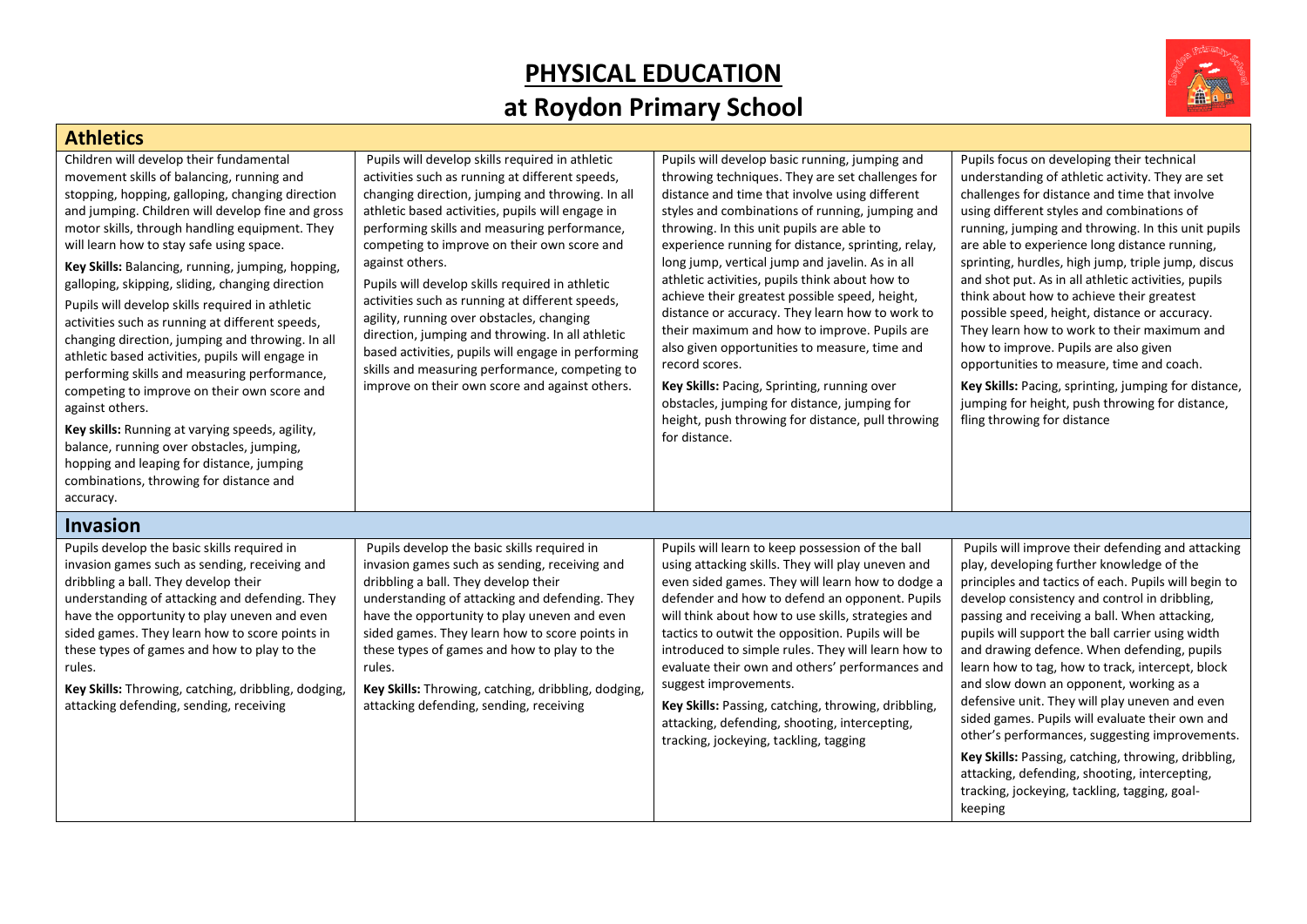## **PHYSICAL EDUCATION at Roydon Primary School**



| <b>Net and Wall</b>                                                                                                                                                                                                                                                                                                                                                                                                                                   |                                                                                                                                                                                                                                                                                                                                                                                                                                                       |                                                                                                                                                                                                                                                                                                                                                                                                                                                                                               |                                                                                                                                                                                                                                                                                                                                                                                                                                                                                                                                                                                                                                                                             |  |
|-------------------------------------------------------------------------------------------------------------------------------------------------------------------------------------------------------------------------------------------------------------------------------------------------------------------------------------------------------------------------------------------------------------------------------------------------------|-------------------------------------------------------------------------------------------------------------------------------------------------------------------------------------------------------------------------------------------------------------------------------------------------------------------------------------------------------------------------------------------------------------------------------------------------------|-----------------------------------------------------------------------------------------------------------------------------------------------------------------------------------------------------------------------------------------------------------------------------------------------------------------------------------------------------------------------------------------------------------------------------------------------------------------------------------------------|-----------------------------------------------------------------------------------------------------------------------------------------------------------------------------------------------------------------------------------------------------------------------------------------------------------------------------------------------------------------------------------------------------------------------------------------------------------------------------------------------------------------------------------------------------------------------------------------------------------------------------------------------------------------------------|--|
| Pupils will be introduced to the basic skills<br>required in Net and Wall games. Pupils will learn<br>the importance of the ready position. They will<br>develop throwing, catching and racket skills. They<br>will learn to play against an opponent and over a<br>net.<br>Key Skills: Throwing, catching, racket skills, ready<br>position, hitting a ball                                                                                          | Pupils will be introduced to the basic skills<br>required in Net and Wall games. Pupils will learn<br>the importance of the ready position. They will<br>develop throwing, catching and racket skills. They<br>will learn to play against an opponent and over a<br>net.<br>Key Skills: Throwing, catching, racket skills, ready<br>position, hitting a ball                                                                                          | Pupils develop the key skills required for tennis<br>such as the ready position, racket control and<br>forehand and backhand ground strokes in tennis.<br>Pupils learn how to score points and how to use<br>skills, strategies and tactics to outwit the<br>opposition. Pupils are given opportunities to<br>evaluate and improve on their own and others<br>performances.<br>Key Skills: Underarm throwing, catching, ready<br>position, forehand, backhand, rallying, dodging,<br>blocking | Pupils develop their racket skills as well as skills<br>they need to play continuous rallies. They learn<br>specific skills such as a forehand, backhand,<br>volley and underarm serve in tennis, the ready<br>position, ball control, sending a ball over a net<br>and how to use these skills to make the game<br>difficult for their opponent in volleyball. Pupils<br>develop their tactical awareness, learning how to<br>outwit an opponent. Pupils learn officiating skills<br>when refereeing games and are given<br>opportunities to evaluate and suggest<br>improvements to their own and others'<br>performances.<br>Key Skills: Forehand groundstroke, backhand |  |
|                                                                                                                                                                                                                                                                                                                                                                                                                                                       |                                                                                                                                                                                                                                                                                                                                                                                                                                                       |                                                                                                                                                                                                                                                                                                                                                                                                                                                                                               | groundstroke, forehand volley, backhand volley,<br>underarm serve, volley, set, dig, throwing,<br>catching, dodging, blocking                                                                                                                                                                                                                                                                                                                                                                                                                                                                                                                                               |  |
| <b>Striking and Fielding</b>                                                                                                                                                                                                                                                                                                                                                                                                                          |                                                                                                                                                                                                                                                                                                                                                                                                                                                       |                                                                                                                                                                                                                                                                                                                                                                                                                                                                                               |                                                                                                                                                                                                                                                                                                                                                                                                                                                                                                                                                                                                                                                                             |  |
| Pupils develop their basic understanding of<br>striking and fielding games such as Rounders and<br>Cricket. They learn skills used in these games<br>such as throwing and catching, stopping a rolling<br>ball, retrieving a ball and striking a ball. They are<br>given opportunities to play one against one, one<br>against two, and one against three. They learn<br>how to score points in these types of games and<br>how to play to the rules. | Pupils develop their basic understanding of<br>striking and fielding games such as Rounders and<br>Cricket. They learn skills used in these games<br>such as throwing and catching, stopping a rolling<br>ball, retrieving a ball and striking a ball. They are<br>given opportunities to play one against one, one<br>against two, and one against three. They learn<br>how to score points in these types of games and<br>how to play to the rules. | Pupils learn how to strike the ball into space so<br>that they can score points. When fielding, they<br>learn how to keep the batters' scores low and<br>how to play in different fielding roles. Pupils have<br>to think about how they use skills, strategies and<br>tactics to outwit the opposition. Pupils will be<br>introduced to simple rules. They will learn how to<br>evaluate their own and others' performances and<br>suggest improvements.                                     | Pupils develop the range and quality of striking<br>and fielding skills and their understanding of the<br>games. They learn how to play the different roles<br>of bowler, wicket keeper/backstop, fielder and<br>batter. Pupils have to think about how they use<br>skills, strategies and tactics to outwit the<br>opposition.<br>Key Skills: Underarm throwing, overarm<br>throwing, overarm bowling, underarm bowling,                                                                                                                                                                                                                                                   |  |
| Key Skills: Throwing, catching, retrieving a ball,<br>bowling, batting, fielding, stopping a ball                                                                                                                                                                                                                                                                                                                                                     | Key Skills: Throwing, catching, retrieving a ball,<br>bowling, batting, fielding, stopping a ball                                                                                                                                                                                                                                                                                                                                                     | Key Skills: Underarm throwing, overarm<br>throwing, overarm bowling, underarm bowling,<br>fielding, batting, tracking a ball, retrieving a ball                                                                                                                                                                                                                                                                                                                                               | fielding, long and short barrier, batting, tracking<br>a ball, retrieving a ball                                                                                                                                                                                                                                                                                                                                                                                                                                                                                                                                                                                            |  |